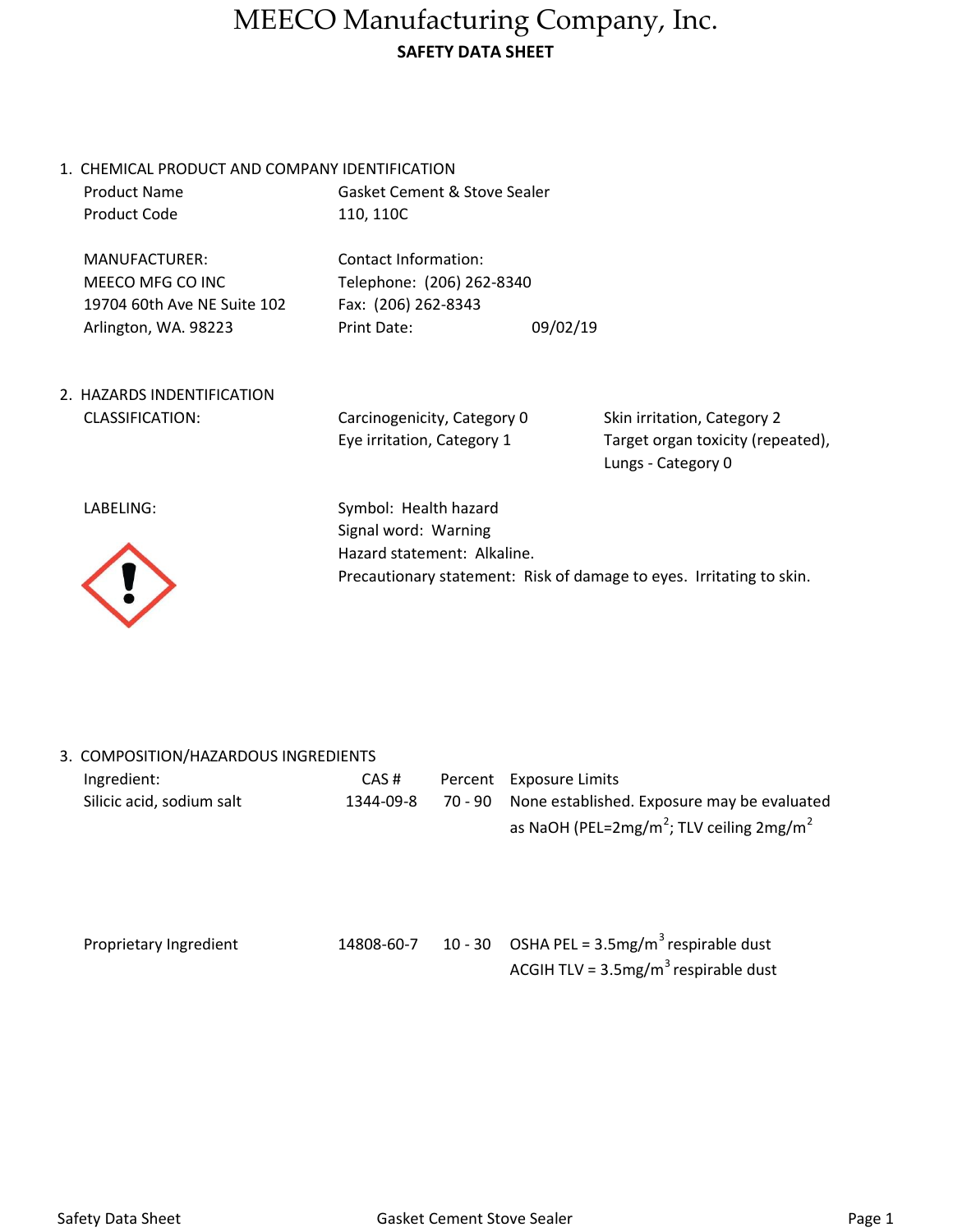## MEECO Manufacturing Company, Inc. SAFETY DATA SHEET

4. FIRST AID MEASURES

| Eyes                            | Flush eyes thoroughly with water for at least 15 minutes. Obtain immediate<br>medical attention. |
|---------------------------------|--------------------------------------------------------------------------------------------------|
| Skin                            | Wash thoroughly with soap and water.                                                             |
| Ingestion                       | Do not induce vomiting. Wash out mouth with water and drink at least 1/2<br>pint of water.       |
| Inhalation                      | Remove to fresh air. If not breathing, give artificial respiration. Seek medical<br>attention.   |
| 5. FIRE FIGHTING MEASURES       |                                                                                                  |
| Fire and Explosion Hazards      | Non-combustible and will not contribute to the intensity of a fire.                              |
| <b>Flash Point and Method</b>   | Not Applicable.                                                                                  |
| <b>Flammable Limits</b>         | Not Applicable.                                                                                  |
| <b>Autoignition Temperature</b> | Not Applicable.                                                                                  |

- Extinguishing Media As appropriate for the surrounding fire.
- Fire Fighting Equipment As appropriate for the surrounding fire.
- 6. ACCIDENTAL RELEASE MEASURES
	- Spill/Leak Procedures

Wear suitable protective clothing, eye and face protection. Caution - spillages may be slippery. Contain spillages with sand, earth or any suitable absorben material. Transfer to a container ofr disposal or recovery.

- 7. HANDLING AND STORAGE Handling Storage Keep from freezing. Do not store in aluminum container. Avoid contact with eyes, skin and clothing.
- 8. EXPOSURE CONTROL/PERSONAL PROTECTION

| Ventilation | Provide adequate general ventilation and local ventilation. |
|-------------|-------------------------------------------------------------|
|             |                                                             |

| Chemical goggles.                            |
|----------------------------------------------|
| Wear suitable protective clothing and gloves |
| Protection not normally required.            |
| Plastic or rubber gloves.                    |
|                                              |

## 9. PHYSICAL AND CHEMICAL PROPERTIES

| <b>Boiling Point</b>            | $100^\circ$ C   |
|---------------------------------|-----------------|
| Vapor Pressure                  | No data.        |
| <b>Vapor Density</b>            | No data.        |
| Solubility in Water             | Soluble.        |
| Specific Gravity ( $H_2O = 1$ ) | Greater than 1. |
| <b>Melting Point</b>            | Not applicable  |
| pН                              | $11 - 13$       |
|                                 |                 |